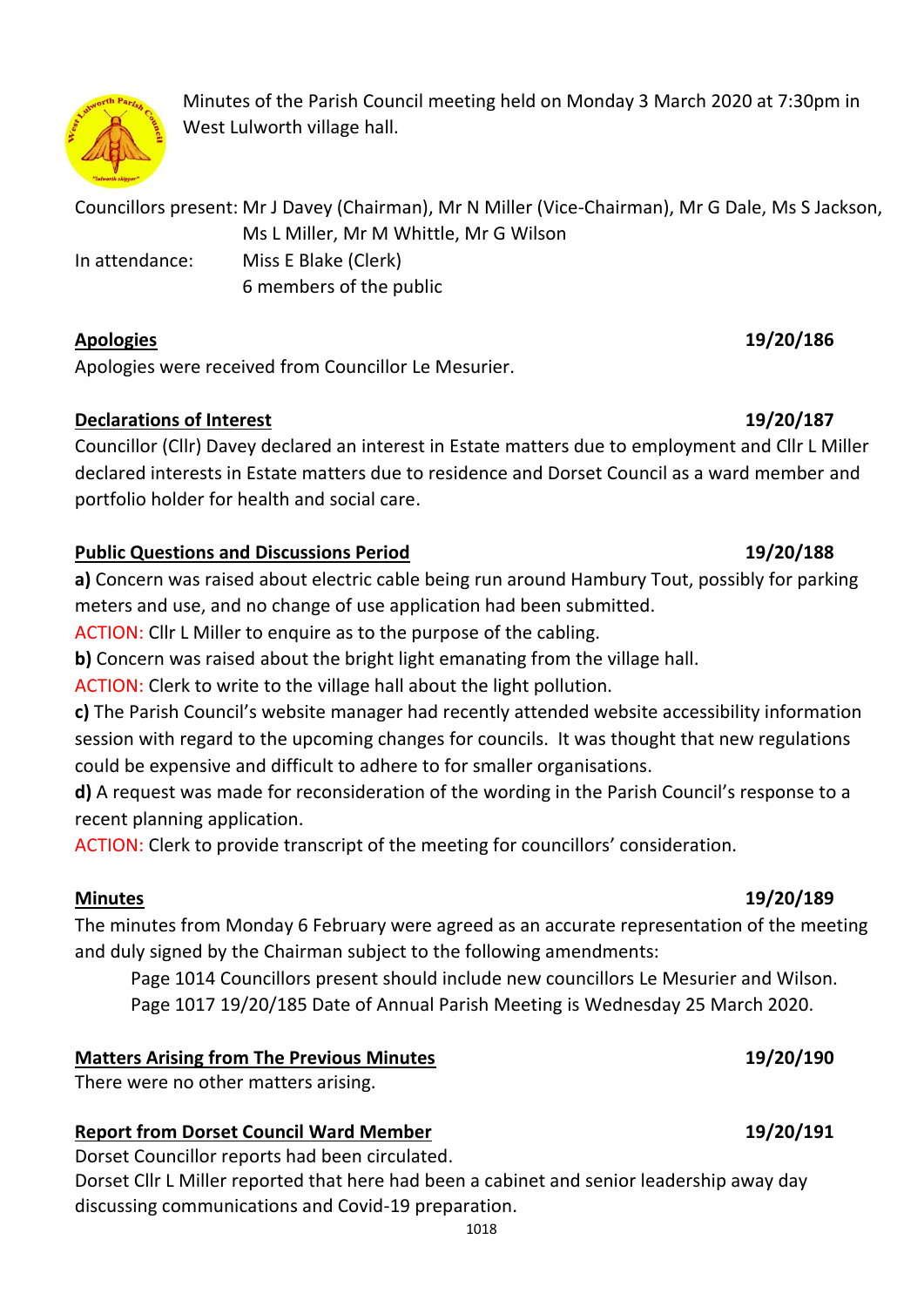Cllr Jackson asked about the review of the Dorset Council constitution and how parish and town councils could feed into the review. Cllr L Miller offered to get a response. Cllr Davey had attended an engagement event with Dorset Council and a query was raised on how

Dorset Council would monitor communications. Dorset Council will self monitor and checked quarterly against customer satisfaction.

# **Planning Applications/ Updates on Previous Applications 19/20/192**

REFUSED: 6/2019/0607 Glebe Land, Holy Trinity Church, Church Road, West Lulworth, BH20 5SG: An application for a change of use of agricultural land to use for agriculture and parking was refused.

# **Tree Works Applications / Updates on Previous Applications 19/20/193**

**a)** TPO/2020/018 Durdle Door Holiday Park, West Lulworth, BH20 5PU: An application to fell 5 x pine trees and remove deadwood from 1 x pine tree (all have TPO).

**Resolved** that there is no objection on safety grounds but recommend replacement planting takes place.

# **Finance 19/20/194**

**a)** It was agreed that the following were recommended for approval for payment:

Staff wages (February) 6536.90

An invoice for the Speed Indicator Device site survey had been received but there was a query about the survey carried out at Main Road, opposite Hambury Farm.

ACTION: Clerk to find out whether the survey was carried out on both sides of the road and if it can be carried out in summer.

**b)** The following receipts were noted:

Interest (February) 60.19

**c)** The risk assessment will be reviewed at the next meeting.

**d)** Consideration was given to the purchase of a projector and it was agreed that if purchased it should be available for community use. Resolved that the Clerk brings forward options for a projector up to the value of £400.00.

# **New Items for Discussion or Report 19/20/195**

**a)** The Dorset Council consultation on a Dog related Public Space Protection Order was noted. **b)** Dorset Council Voluntary Community Sector Grants Review consultation is underway. **Resolved**  that Cllr Jackson completes the survey on behalf of the Parish Council. Cllr L Miller abstained. **c)** Entry to the Best Kept Village awards was agreed.

**d)** Councillor absence of more than six months has led to a vacancy within the Parish Council. **Resolved** that the vacancy is minuted.

# **Ongoing Actions 19/20/196**

**a)** There were no updates on replacement benches.

**b)** A verbal update on Speed Indicator Devices was provided.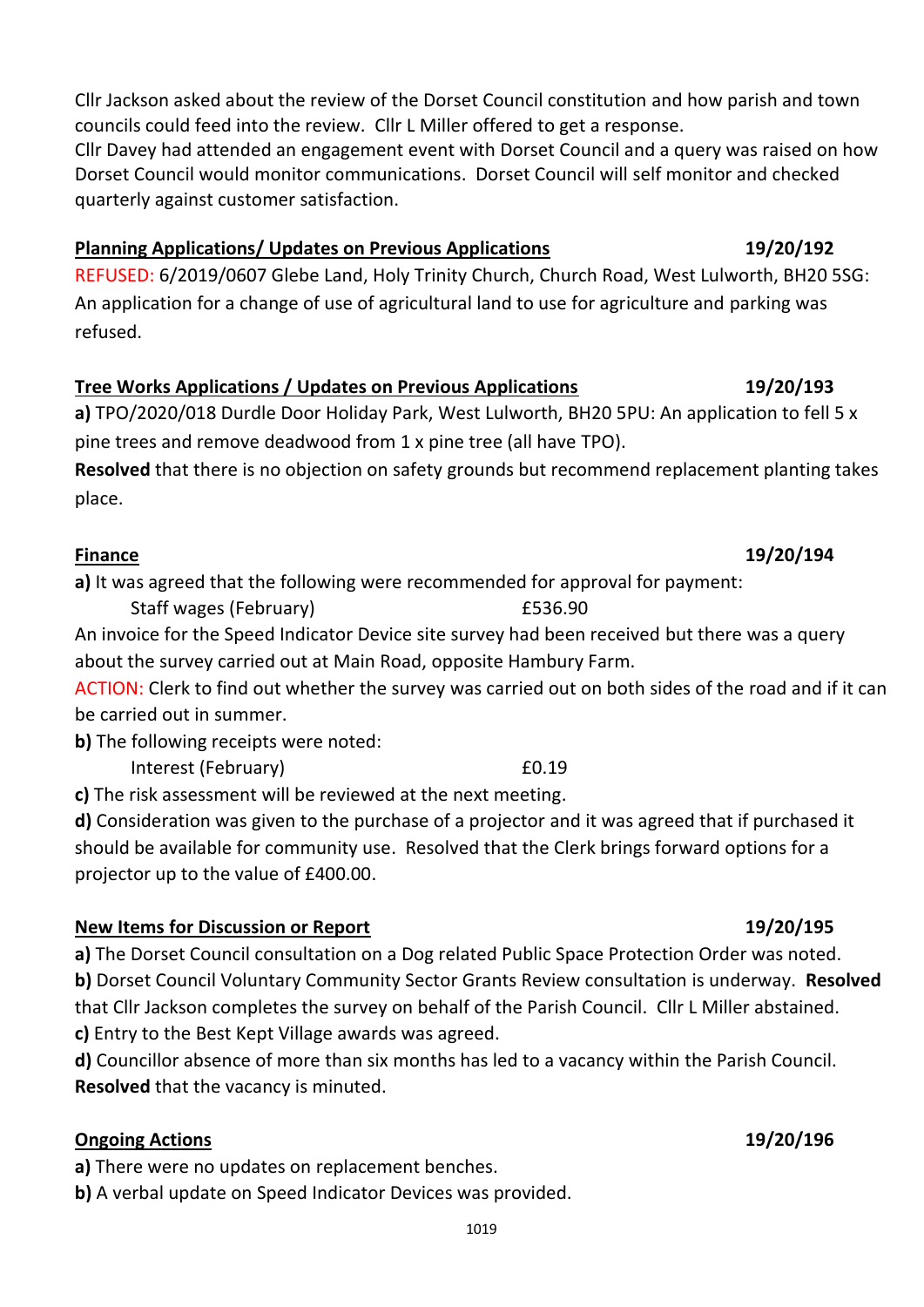### 1020

### **Feedback from Meetings 19/20/197**

**a)** Cllr Jackson reported as representative for DAPTC. The Chief Executive had resigned and a new person has been appointed.

b) The DAPTC Constitution is overdue for review but no input has been requested from the DAPTC Executive Committee.

**c)** Consideration is being given to aligning the DAPTC Area Committees with Dorset Council Area Planning Committees.

**d)** The Clerk reported that she had attended the website accessibility course along with the website manager. DAPTC had advised that the provision of email addresses could be withdrawn in the near future so councils should look to setting up their own email addresses. Cllr L Miller reported that Dorset Council are undergoing a digital transformation and wondered whether provision of email addresses or website hosting could be sourced from Dorset Council for parish and town councils.

ACTION: Clerk to write to Dorset Council and DAPTC about website and email provision.

**e)** Cllr Jackson suggested setting up training sessions for West Lulworth Parish Council and other parish and town councils.

**f)** Cllr Wilson put forward that the village hall is a resource and it would be beneficial to explore it as a community resource. Cllr L Miller suggested that it was more for the village hall committee to consider but Purbeck Film Festival was always looking to come here and a small producers market was not provided. It was acknowledged that a lack of volunteer support was a challenge.

### **Training/Notable Dates 19/20/198**

Training dates were notified to councillors.

Cllr Davey and Jackson booked in to attend the DAPTC Annual Conference.

### **Highways 19/20/199**

Monday 16<sup>th</sup> March: Proposed road closure of A352 at wool Level Crossing (until 6:00am Tuesday  $17<sup>th</sup>$  March)

Wednesday 15<sup>th</sup> April: Proposed road closure of Winfrith Drove between 9:30am and 3:30pm Saturday 16<sup>th</sup> May 2020: Cycle event (Jurassic Beast sportive). Details on website and Facebook

The Hazard footpath was thought to have been closed completely. ACTION: Clerk to contact Lulworth Estate about re-opening of Hazard footpath.

### **Playgrounds 19/20/201**

Cllr N Miller to obtain information on the refurbishment of the slide roof.

### **Correspondence 19/20/202**

\* Public Health Dorset – Invitation to NHS Health Check

- \* Dorset Council Latest News Council Tax rise of 4%
- \* NALC Spring Conference 2020

# **Footpaths 19/20/200**